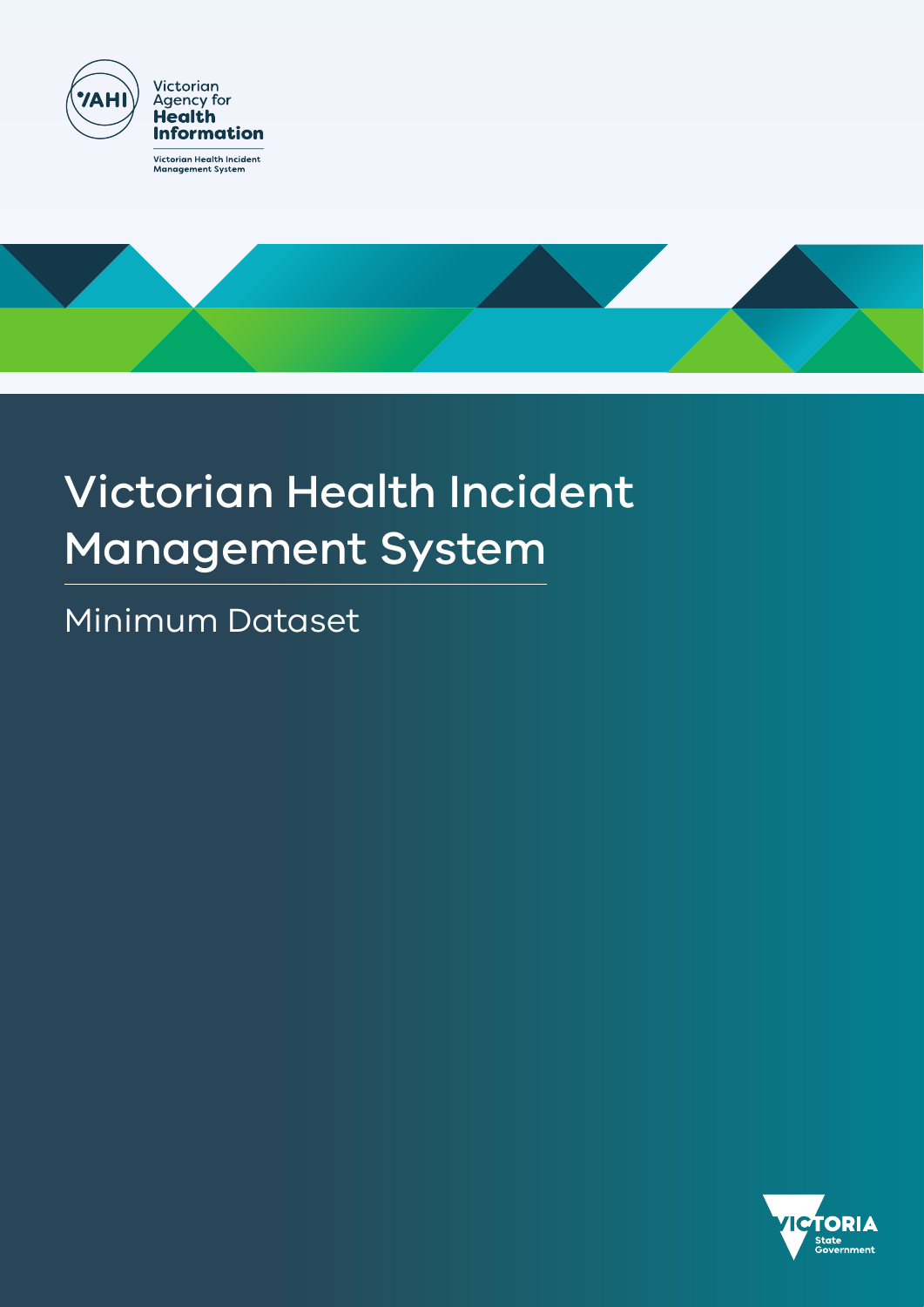## Background

Over 2018–19, the Victorian Agency for Health Information (VAHI) has developed a new Victorian Health Incident Management System Minimum Dataset (VHIMS MDS) for the collection of clinical, occupational health and safety (OH&S) incidents, near misses and hazards.

The new VHIMS MDS comprises the data items that Victorian public health services will be required to collect and submit to VAHI to support statewide reporting.

VAHI developed the minimum dataset through consultation with Safer Care Victoria, the Department of Health and Human Services (the Department), the Australian Nursing and Midwifery Federation, the Mental Health Complaints Commissioner, the Office of the Chief Psychiatrist, the Victorian Managed Insurance Agency and WorkSafe. VAHI also carried out a review of what is currently being collected in other jurisdictions across Australia.

The VHIMS Analytics Working Group, an advisory group comprised of representatives from Victorian public health services, the Department and Safer Care Victoria also assisted in the development of the VHIMS MDS.

## What will this mean for Victorian public health services?

Victorian public health and community services covered by VHIMS Central arrangements will commence reporting the new VHIMS MDS at the start of the 2019–20 financial year.

A statewide tender is underway to establish a panel of suppliers of incident management and feedback systems for those Victorian public health services not covered by VHIMS Central arrangements, with the panel anticipated to be in place by November 2019.

Health services impacted by the tender arrangements will be required to collect and submit the new VHIMS MDS after they transition to their preferred incident and feedback management systems. This will support VAHI's routine reporting of VHIMS data.

In the interim, until Victorian public health services transition to their new system providers, VAHI will continue to receive the current quarterly VHIMS data extract through the Department's secure data exchange.

## Development of the VHIMS MDS

The purpose of the VHIMS MDS is to improve quality and safety in Victorian public health services through statewide reporting, supporting the roles of the Department and Safer Care Victoria.

A set of guiding principles was used to develop the VHIMS MDS, which looked for relevance, utility, collectability, reliability, applicability and being evidence-based. The starting points for the VHIMS MDS were the 20 fields currently being collected through interim reporting arrangements and fields from the VHIMS2 dataset.

VAHI followed recommendations from stakeholders and the advisory group that requested a strong focus on data items required to monitor trends and support statewide reporting, rather than data items required for individual incident investigation and management.

The VHIMS MDS covers clinical and OH&S incidents. Collection of feedback information will come later.

Once the VHIMS MDS is adopted, it will enable collection of meaningful statewide incident data that will be reported to Victorian public health services. The reports will identify statewide patterns and trends. These data will also inform Safer Care Victoria and the Department in their oversight and monitoring roles. Safer Care Victoria and the Department will work closely with Victorian public health services in considering learnings and areas for improvement.

## The VHIMS MDS

The data items in the VHIMS MDS can be grouped into the following broad categories:

- General incident information
- Who was involved?
- When did it happen?
- Where did it happen?
- What happened?
- Why and how did it happen?
- Actions

Additional fields are required depending on the notification type: clinical incident, occupational health and safety (OH&S) incident, or hazard (non-clinical/non-OH&S incidents) (see Table 1). Data elements are only mandatory where they are relevant for that incident.

In May 2020, a new field was added to capture incidents related to a pandemic/epidemic (e.g. COVID-19).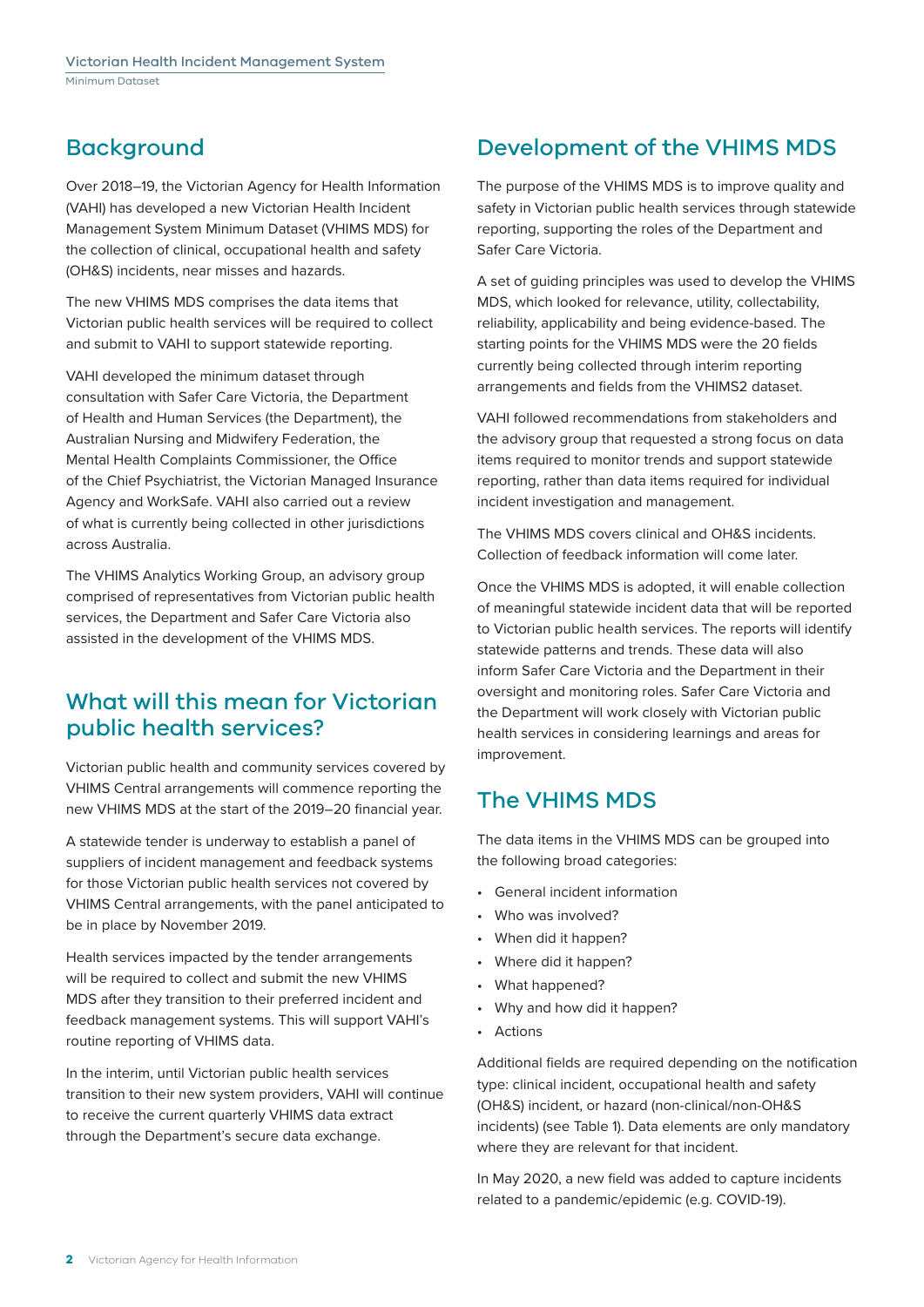#### Table 1: Data Elements in the Victorian Health Incident Management System Minimum Dataset (VHIMS MDS)

The following table contains an overview of VHIMS MDS data elements.

| Data element                                                                                                                                      | Field type                    | <b>Rationale for inclusion</b>                                                                                                                                                                                                                                                   |
|---------------------------------------------------------------------------------------------------------------------------------------------------|-------------------------------|----------------------------------------------------------------------------------------------------------------------------------------------------------------------------------------------------------------------------------------------------------------------------------|
| Data elements applicable to all incidents                                                                                                         |                               |                                                                                                                                                                                                                                                                                  |
| <b>General incident information</b>                                                                                                               |                               |                                                                                                                                                                                                                                                                                  |
| Incident ID                                                                                                                                       | Number<br>(calculated field)  | Unique identifier for each incident. Allows counting of<br>incidents and updating of existing incidents.                                                                                                                                                                         |
| Notification type                                                                                                                                 | Calculated field              | Calculated based on questions in the 'Who was involved?'<br>section below. Enables clear identification of the type of<br>incident: clinical, OH&S or hazard.                                                                                                                    |
| Grouping key                                                                                                                                      | Calculated field              | The grouping key will identify related incidents where<br>multiple incident reports were entered on the same incident<br>(e.g. an incident where both a staff member and patient<br>were affected). Enables analysis where multiple people are<br>impacted by a single incident. |
| Date closed                                                                                                                                       | Date                          | Enables analysis of how long different groups of incidents<br>are taking to close, potentially showing areas with<br>incomplete investigations or barriers that prevent closing<br>investigations.                                                                               |
| Status of incident                                                                                                                                | Calculated field              | Enables monitoring of trends in review and management<br>of incidents.                                                                                                                                                                                                           |
| Is this incident related to<br>a pandemic/epidemic<br>(e.g. COVID-19)?                                                                            | Yes/No                        | Enables analysis of incidents related to a pandemic/<br>epidemic.                                                                                                                                                                                                                |
| Who was involved?                                                                                                                                 |                               |                                                                                                                                                                                                                                                                                  |
| Was a patient/client/resident, staff<br>or visitor harmed either physically<br>or psychologically?<br>If yes, please indicate who was<br>involved | Yes/No<br>Multiple value list | To enable identification of who was harmed by the incident.<br>To enable clear identification of who was injured or harmed<br>by the incident and enable the identification of trends to<br>see how many incidents involved more than one person.                                |
| Was a patient/client/resident, staff<br>or visitor nearly harmed either<br>physically or psychologically<br>(i.e. is this a near miss incident)?  | Yes/No                        | Enables identification of a near miss.                                                                                                                                                                                                                                           |
| If yes, please indicate who was<br>involved (patient/staff/visitor)                                                                               | Multiple value list           | Enables clear identification of who was nearly injured or<br>harmed by the incident and enables identification of trends<br>to see how many incidents involved more than one person.                                                                                             |
| Does this relate to a hazard or<br>a non-person related event, e.g.<br>medication discrepancies, hazards,<br>IT system/building issues?           | Yes/No                        | To enable identification of hazards and non-person<br>related events.                                                                                                                                                                                                            |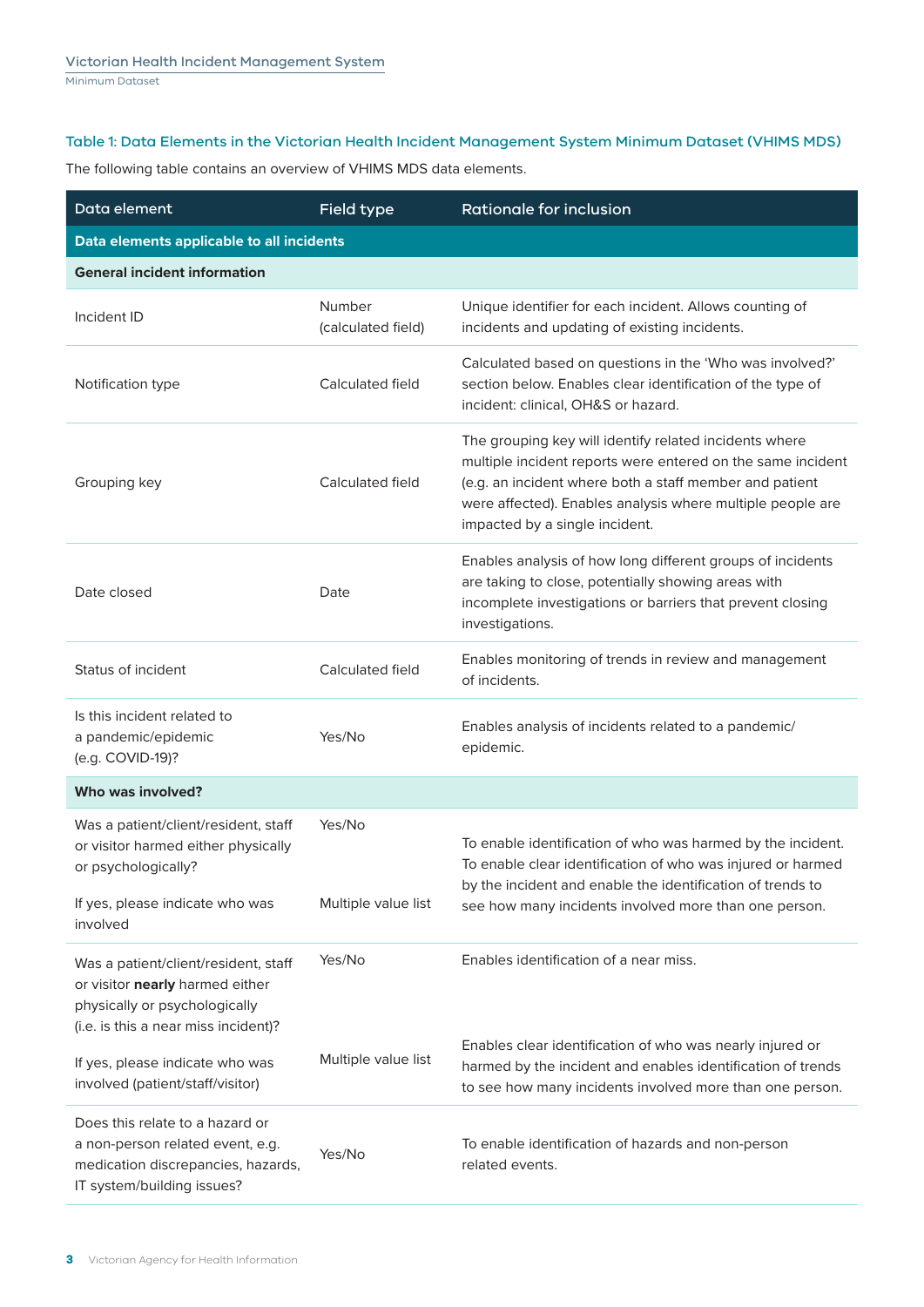| Table 1: Data Elements in the Victorian Health Incident Management System Minimum Dataset (VHIMS MDS) (con't) |  |
|---------------------------------------------------------------------------------------------------------------|--|
|---------------------------------------------------------------------------------------------------------------|--|

| Data element                                                                | Field type          | <b>Rationale for inclusion</b>                                                                                                                                                                                                                                                                                                                                       |
|-----------------------------------------------------------------------------|---------------------|----------------------------------------------------------------------------------------------------------------------------------------------------------------------------------------------------------------------------------------------------------------------------------------------------------------------------------------------------------------------|
| Data elements applicable to all incidents                                   |                     |                                                                                                                                                                                                                                                                                                                                                                      |
| When did it happen?                                                         |                     |                                                                                                                                                                                                                                                                                                                                                                      |
| Incident date                                                               | Date                | Enables time series reporting and supports analysis of<br>when incidents are occurring.                                                                                                                                                                                                                                                                              |
| Incident time                                                               | Time                | Support analysis of what time of day incidents are occurring.                                                                                                                                                                                                                                                                                                        |
| Where did it happen?                                                        |                     |                                                                                                                                                                                                                                                                                                                                                                      |
| Organisation                                                                | Single value list   | Enables identification of the organisation reporting the<br>incident and supports regional analysis of incidents.                                                                                                                                                                                                                                                    |
| Campus                                                                      | Single value list   | Enables identification of the campus where the incident<br>occurred. This will enable analysis at a finer level than<br>health service.                                                                                                                                                                                                                              |
| Ward/location                                                               | Single value list   | Enables assessment of whether there are trends across<br>different locations in health services.                                                                                                                                                                                                                                                                     |
| Speciality/Unit                                                             | Single value list   | Allows grouping of specialities across health services to<br>look for trends relating to specialities not apparent in health<br>service analysis, e.g. statewide investigation into mental<br>health services or aged care.                                                                                                                                          |
| <b>What happened?</b>                                                       |                     |                                                                                                                                                                                                                                                                                                                                                                      |
| <b>Brief summary</b>                                                        | Free text box       | Enables thematic analysis of what happened.                                                                                                                                                                                                                                                                                                                          |
| Details                                                                     | Free text box       | Enables thematic analysis of what happened.                                                                                                                                                                                                                                                                                                                          |
| Incident type/Event type                                                    | Multiple value list | Enables more reliable and accurate analysis using incident<br>type. The VHIMS2 taxonomy for incident classification will<br>be used (25 clinical incident types, 13 OH&S incident types,<br>and 79 non-person or hazard event types). Multiple incident<br>types can be selected but there is no longer a distinction<br>between primary and related incident types. |
| Incident type sub-categories.<br>For example:<br>Type<br>Process<br>Problem | Single value list   | Enables more detailed investigation of specific incident<br>types, such as PINCH medications or cytotoxic procedures.<br>For example, if the incident type was 'skin integrity', the type<br>should be captured from the following:<br>Pressure injury<br>$\bullet$<br>Skin tear<br>$\bullet$<br>Wound                                                               |
| Was an emergency response<br>called                                         | Yes/No              | Enables identification of how many incidents resulted in<br>an emergency response.                                                                                                                                                                                                                                                                                   |
| If yes, type of emergency response                                          | Single value list   | Enables identification of what type of emergency<br>responses are called where there is an incident,<br>e.g. analysis of code greys.                                                                                                                                                                                                                                 |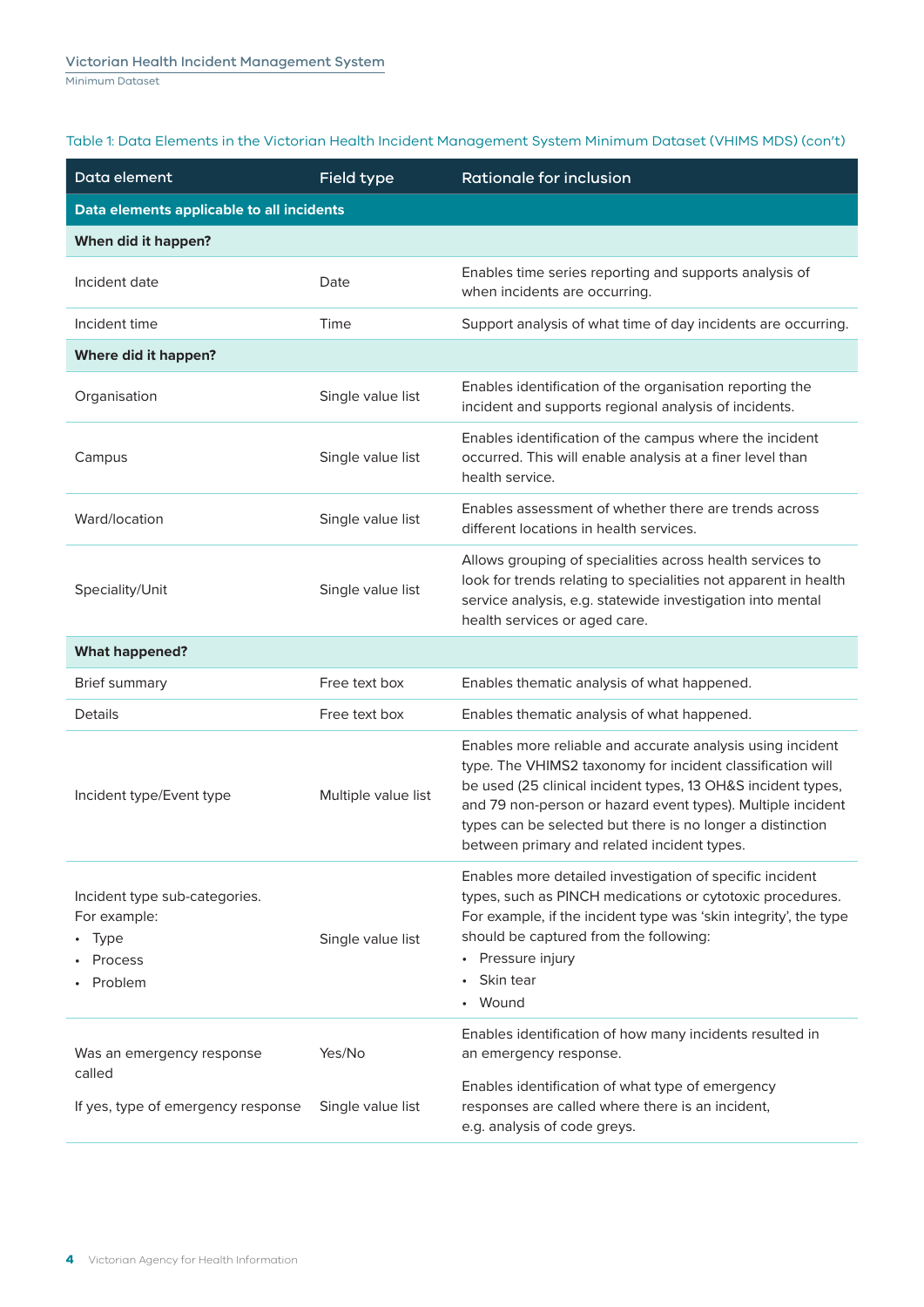#### Table 1: Data Elements in the Victorian Health Incident Management System Minimum Dataset (VHIMS MDS) (con't)

| Data element                                                                                                                                 | Field type          | <b>Rationale for inclusion</b>                                                                                                                                                   |
|----------------------------------------------------------------------------------------------------------------------------------------------|---------------------|----------------------------------------------------------------------------------------------------------------------------------------------------------------------------------|
| Data elements applicable to all incidents                                                                                                    |                     |                                                                                                                                                                                  |
| Why and how did it happen?                                                                                                                   |                     |                                                                                                                                                                                  |
| <b>External notifications</b>                                                                                                                | Multiple value list | Enables identification of how many incidents resulted in<br>a notification to another organisation and which<br>organisations are being notified.                                |
| Is this incident related to care<br>provided by this organisation?<br>(this question was previously<br>'Is this a valid clinical incident?') | Yes/No              | Allows services to mark incidents that do not relate to care<br>provided by their organisation. This field will enable these<br>clinical incidents to be excluded from analysis. |
| Is VMIA notifiable?                                                                                                                          | Yes/No              | Enables identification of how many incidents resulted in a<br>VMIA notifiable event, and aligns with the inclusion of the<br>data item 'ls this a WorkSafe notifiable event?'    |
| <b>Actions</b>                                                                                                                               |                     |                                                                                                                                                                                  |
| Review type                                                                                                                                  | Multiple value list | Enables monitoring of trends in review and management<br>of incidents.                                                                                                           |
| Review status                                                                                                                                | Single value list   | Enables monitoring of trends in review and management<br>of incidents.                                                                                                           |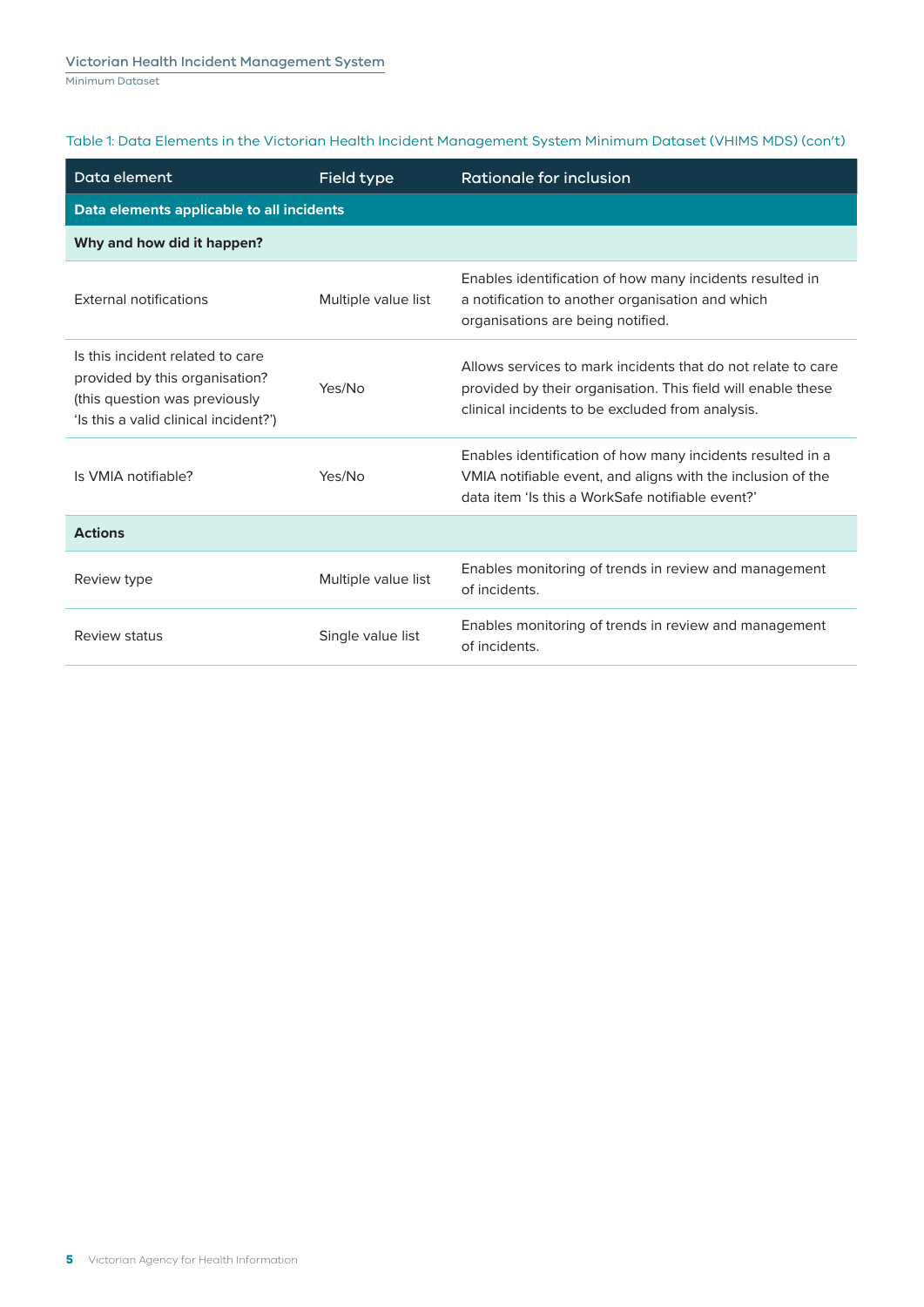| Table 1: Data Elements in the Victorian Health Incident Management System Minimum Dataset (VHIMS MDS) (con't) |  |
|---------------------------------------------------------------------------------------------------------------|--|
|---------------------------------------------------------------------------------------------------------------|--|

| Data element                                                                                 | <b>Field type</b>                  | <b>Rationale for inclusion</b>                                                                                                                                                                                                                          |  |
|----------------------------------------------------------------------------------------------|------------------------------------|---------------------------------------------------------------------------------------------------------------------------------------------------------------------------------------------------------------------------------------------------------|--|
| Additional data elements for clinical incidents only                                         |                                    |                                                                                                                                                                                                                                                         |  |
| Client ID/UR Number                                                                          | Free text box                      |                                                                                                                                                                                                                                                         |  |
| Age                                                                                          | Calculated field                   | Enables demographic analysis of incidents.<br>Age will be calculated from date of birth, but date of<br>birth will not be viewable as part of the VHIMS MDS.                                                                                            |  |
| Gender                                                                                       | Single value list                  | Enables demographic analysis of incidents.                                                                                                                                                                                                              |  |
| Level of harm sustained (this field<br>was previously 'Degree of impact')                    | Single value list                  | These fields determine the clinical incident severity rating                                                                                                                                                                                            |  |
| Required level of care (this field<br>was previously 'Level of care')                        | Single value list                  | (ISR). ISR is used to group incidents with similar levels of<br>harm and to assess the degree of investigation needed.                                                                                                                                  |  |
| Level of treatment required                                                                  | Single value list                  |                                                                                                                                                                                                                                                         |  |
| Contributing factors                                                                         | Multiple value list                | Allows for the collection of multiple contributing<br>factors. This will enable more reliable reporting on<br>contributing factors, create more insights in root causes<br>and enable identification of trends for both clinical and<br>OH&S incidents. |  |
| Was open disclosure conducted?                                                               | Single value list                  | Enables analysis of open disclosure                                                                                                                                                                                                                     |  |
| Related National Safety and<br><b>Quality Health Service Standard</b>                        | Multiple value list                | Enables analysis of if incidents related to National Safety<br>and Quality Health Service Standards                                                                                                                                                     |  |
| Is this one of the following<br>sentinel events? If other,<br>describe other sentinel event. | Single value list<br>Free text box | Enables analysis of sentinel events, for cross referencing<br>with SCV notifications.                                                                                                                                                                   |  |